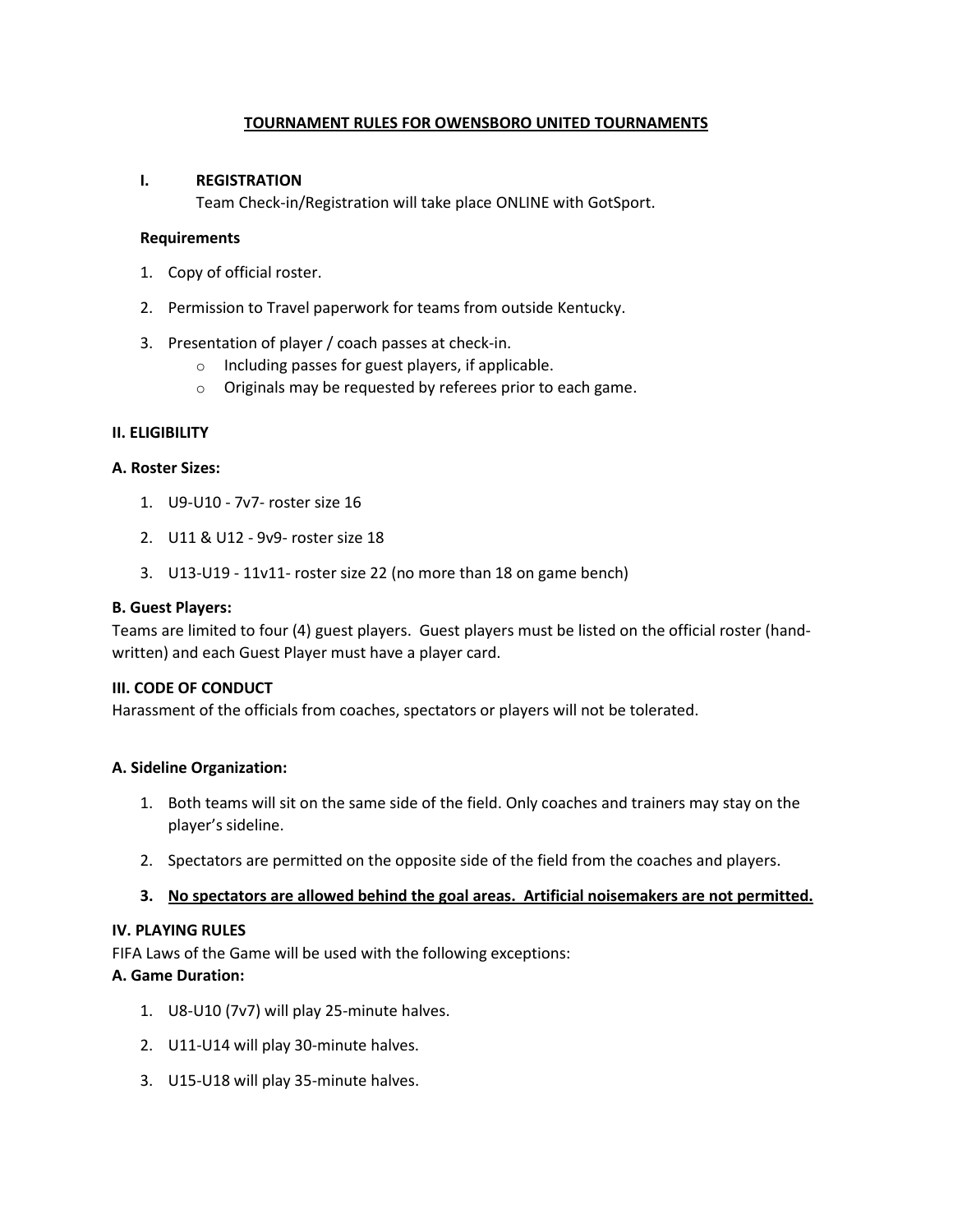• ALL PLAYOFF GAMES: In the event of a tie at the end of regulation, the winner will be determined by penalty kicks (NO OVERTIME). Only those players on the field at the end of regulation are eligible for penalty kicks. 1st round of PKs shall be best of 5, if tied after 1st round, 2nd round of PKs will be 1 for 1 sudden death.

# **C. Substitutions:**

1. Unlimited substitution according to FIFA Rules with the following modifications:

- Before a throw-in, in your favor or any throw-in when both teams have players waiting to be substituted.
- The beginning of any period of play
- Any time the official stops the game for injury (both teams)
- After a goal is scored
- To replace a cautioned player at the coach's option

## **D. Cautions and Ejections:**

The decisions of the referee regarding the application of the Laws of the Game are final.

- Any player or coach ejected from the game will be ineligible to participate in the team's next game at a minimum. No substitution will be permitted for an ejected player.
- Any parent ejected from a game will cause the coach to receive a caution. If a second parent is ejected, the coach will also be ejected and ineligible for the remainder of the tournament.

## **E. Modifications for U9 - U18 Games**

Tournament shall utilize US Youth Soccer Rules for Small-sided Games except as adjusted below.

- 1. Field -The Tournament Director has the right to make any changes or modifications to the fields and/or goals. All decisions of the Tournament Director are final.
- 2. Offside -Referees will enforce the offside rule for U9 and U10 matches. For a player to be offside, he/she shall be in an obvious offside position (in the opinion of the referee) and an advantage results by being there when the ball is played to him/her.
- 3. Referees
	- o U9-U10 shall play with one referee.
	- o U11 and above shall play using a three referee system.
- 4. Build Out Line for 7v7

## **Build Out Line**

- The build out line promotes playing the ball out of the back in a less pressured setting.
- When the goalkeeper has the ball in his or her hands during play from the opponent, the opposing team must move behind the build out line until the ball is put into play.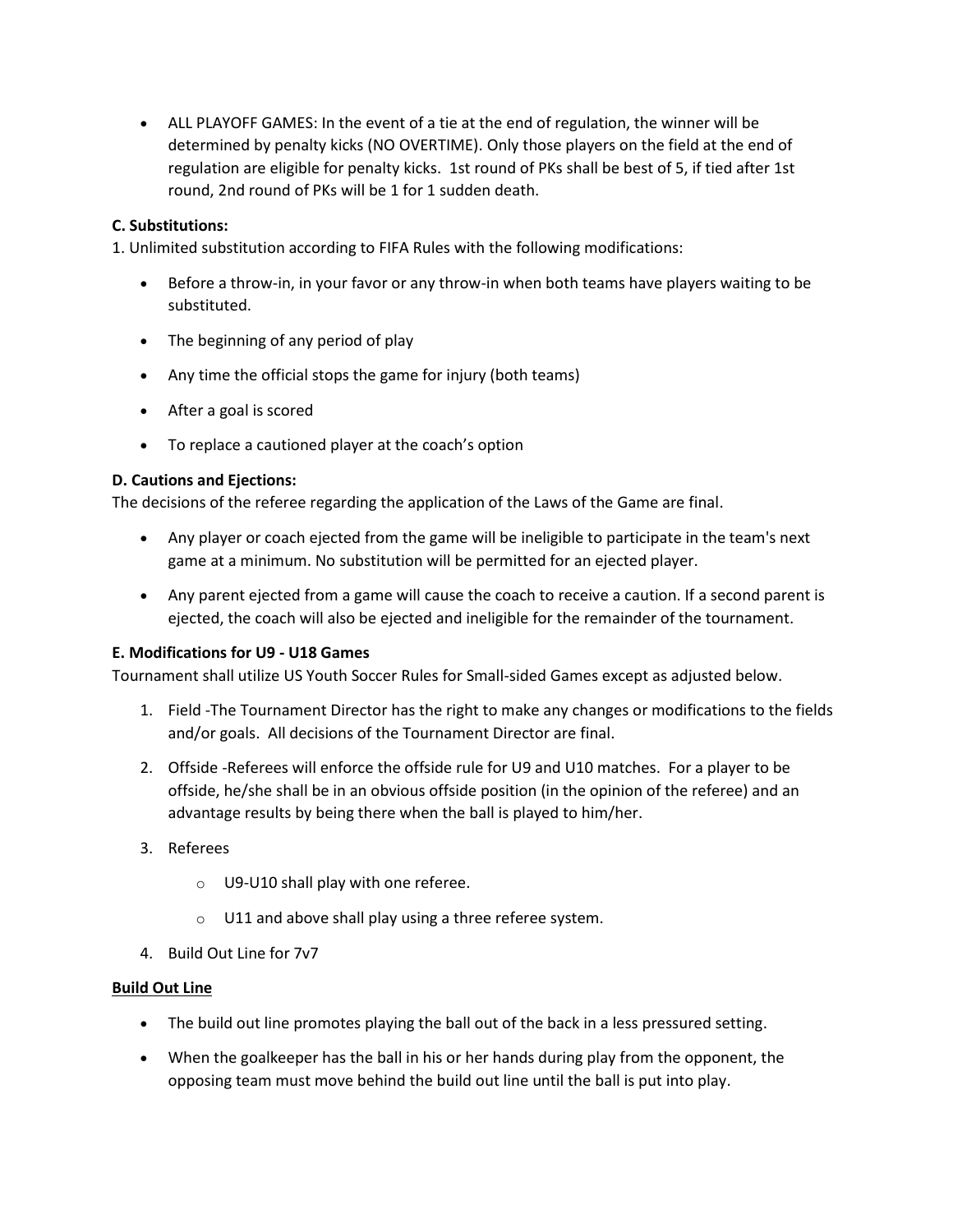- Once the opposing team is behind the build out line, the goalkeeper can pass, throw, or roll the ball into play (punts and drop kicks are not allowed).
- After the ball is put into play by the goalkeeper, the opposing team can cross the build out line and play resumes as normal.
- The opposing team must also move behind the build out line during a goal kick until the ball is put into play.
- Build out lines should be equidistant between the penalty area line and halfway line.
- The build out line will also be used to denote where offside offenses can be called.
- Players cannot be penalized for an offside offense between the halfway line and the build out line.
- Players can be penalized for an offside offense between the build out line and goal line.

## **Build Out Line Practical Applications**

- Ideally, the goalkeeper will wait to put the ball into play once all opponents are past the build out line.
- However, the goalkeeper can put the ball into play sooner but he or she does so accepting the positioning of the opponents and the consequences of how play resumes.
- To support the intent of the development rule, coaches and referees should be mindful of any intentional delays being caused by opponents not retreating in a timely manner or encroaching over the build out line prior to the ball being put into play.
- Coaches are responsible for addressing these types of issues with their players.
- Referees can manage the situation with misconduct if deemed appropriate.
- Referees should be flexible when enforcing the 6 second rule and counting the time of possession should only begin when all opponents have moved behind the build out line.

## **F**. **Player Equipment**

- 1. Home Team The team listed first is the designated Home Team and must change jerseys when the referee determines a conflict to exist. However, as a matter of protocol, **home teams are expected to wear their light uniforms and away teams are expected to wear their dark uniform.**
- 2. Safety
- The referee's decision as to the safety of the players is final.
- All players must wear shin guards. No metal-rimmed glasses or jewelry of any kind will be permitted.
- Casts, splints, or body braces made of a hard substance in its final form such as leather, rubber, plastic, plaster, or fiberglass must be covered on all exterior surfaces with no less than 1⁄2 inch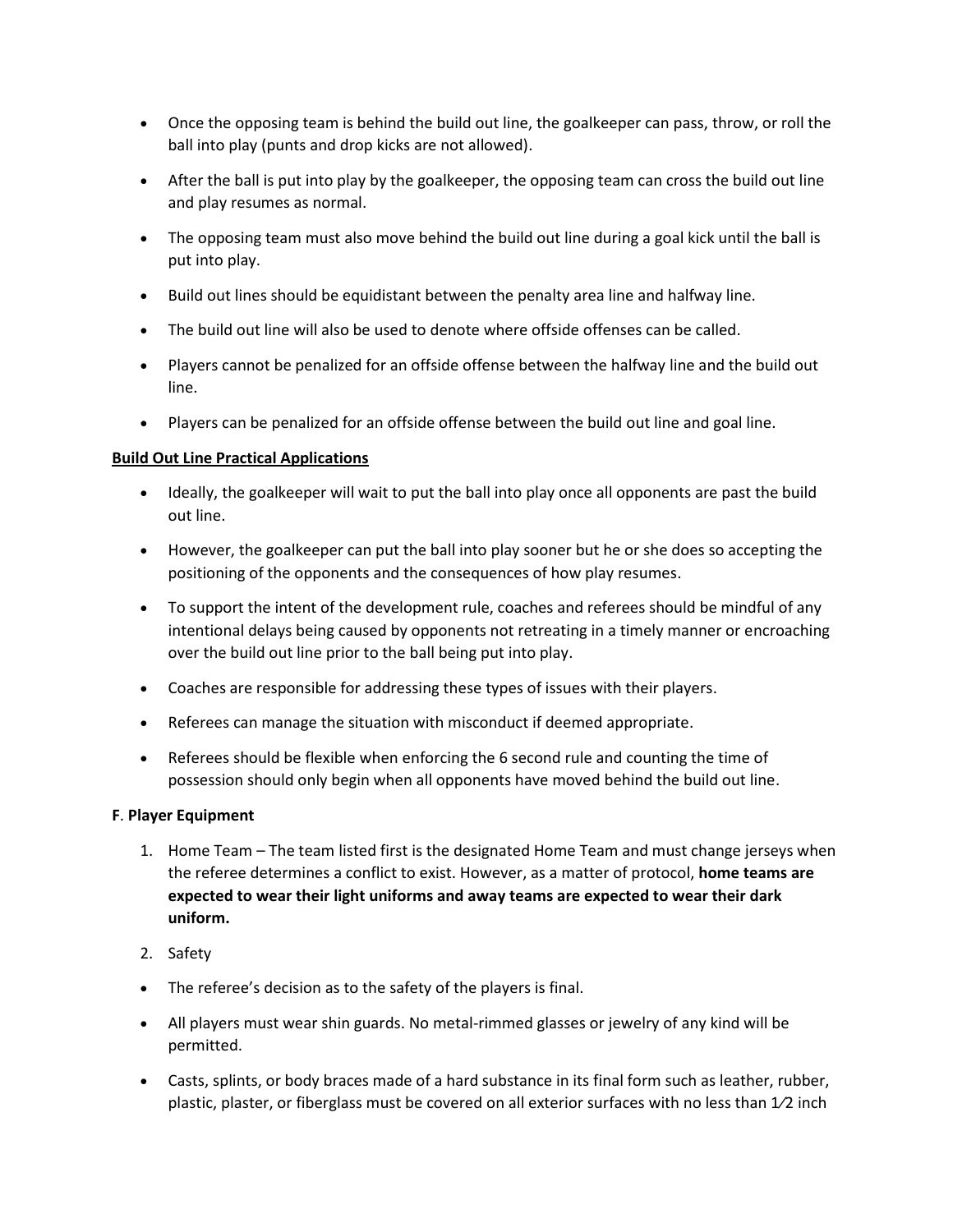thick, high density polyurethane, or an alternate material of the same thickness and similar physical properties to protect the injury. Players may not play with these casts without the approval of the Referee.

# **G. No Heading Rule for all U10 and younger games. Players are prohibited from deliberately striking a soccer ball with any portion of their head (aka heading). The rule is as follows:**

- If a U10 or younger player engages in heading a soccer ball during the tournament the parents /guardians and the player accept the risk and/or peril of doing so.
- When a player deliberately strikes the ball with his/her head during the tournament, Referees and Assistant Referees of that game must consider the act to be Dangerous Play and handle the matter accordingly as an infraction of the laws of the games.
- An indirect free kick (IFK) is awarded to the opposing team from the spot of the infraction.
- If the infraction is within the goal area, the IFK should be taken on the goal area line parallel to the goal line at the point nearest to where the infraction occurred.
- If the ball contacts the player's head and the player has not deliberately played or attempted to play the ball, they play should continue as no infraction has occurred.
- A player shall not be cautioned nor sent-off for persistent infringement, because of a heading infraction.
- A player shall not be cautioned nor sent-off for denying an obvious goal scoring opportunity because of a heading infraction.

**H.** No Punting / Drop Kicking Rule for all U10 and younger.

If heading or keeper punting occurs the reset is - An Indirect free kick (IFK) is awarded to the opposing team at the spot of the offense. If the offense occurs within the goal area, the IFK is to be taken on the goal area line parallel to the goal line at the nearest point to where the infringement occurred.

# **I. Forfeits:**

Teams not at the field ready to play with a minimum of 7 eligible players (U11-U18), 5 eligible players (U9-U10) at the scheduled game time will forfeit the match at the discretion of the tournament director. Forfeited scores will be counted 4-0. Teams forfeiting games will not be able to advance to the playoff rounds.

## **V. INCLEMENT WEATHER**

Please check the web page for all weather related updates, www.owensborounited.com.

**A.** The Tournament Rules Committee reserves the right to make changes to the schedule in the event of inclement weather. These changes may include relocation or reschedule of matches, change of division structure, reduction of the duration of a match, or even cancellation of matches.

**B.** In the event of inclement weather forcing play to be halted and preventing the match from completing during the scheduled time, the score shall stand if at least one-half of the match has been completed. If one half of the match has not been completed and the game must be cancelled, a score of 0-0 will be recorded for both teams. The tournament director shall have the sole final decision on field closure.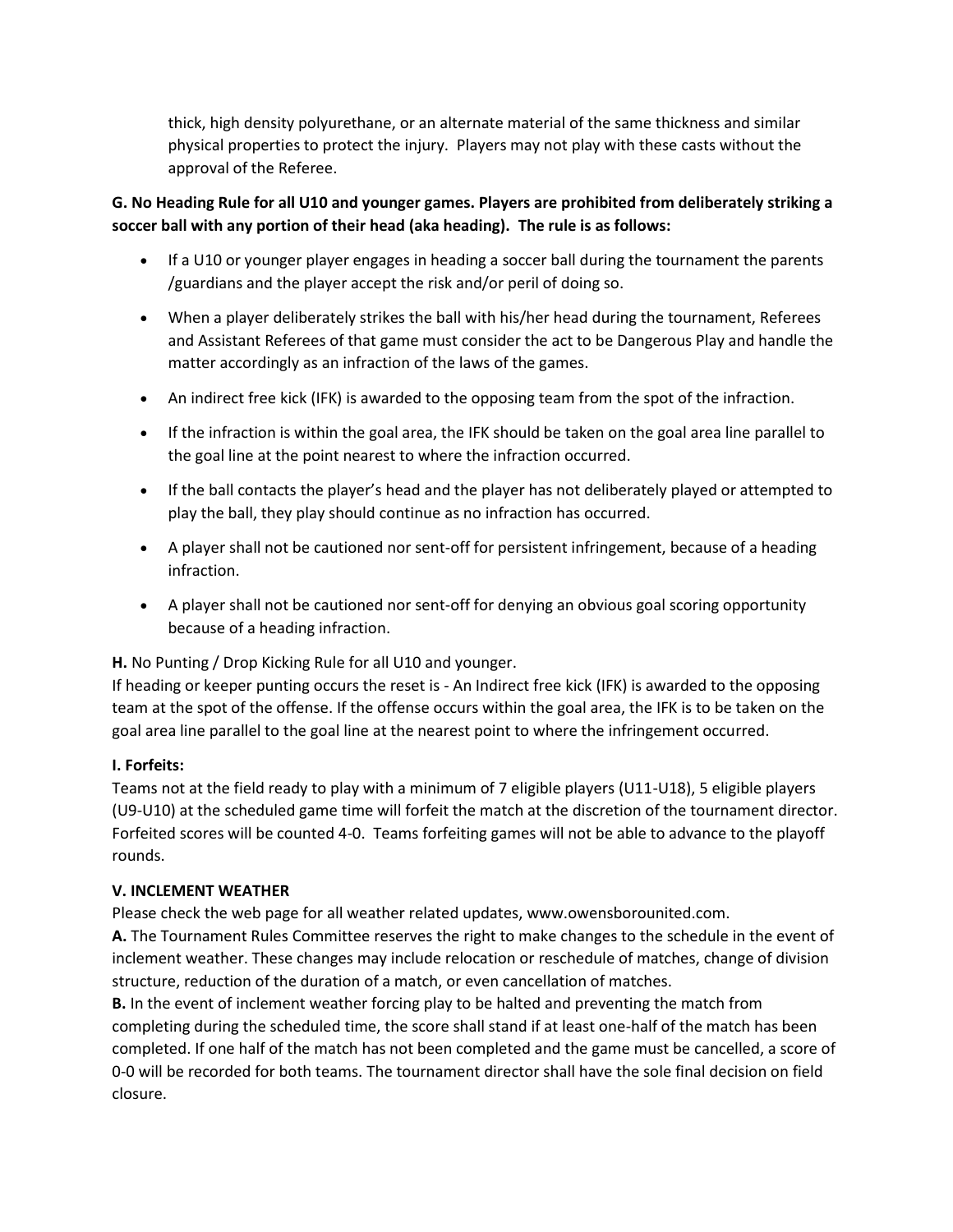### **VI. REFUND POLICY**

If application is accepted then teams acknowledge that their payment will be deposited upon acceptance and if payment is refused, application may be revoked, and teams acknowledge that 1) Payment must be made prior to acceptance, applications may not be considered until payments are received. 2) Application must be reviewed by tournament directors before team is accepted. 3) Applying does not guarantee acceptance 4) If application is not accepted team will receive a full refund and a letter of notification, but 5) Once accepted no refunds are allowed. Except if the tournament is cancelled in advance, Owensboro United will refund appropriate fees accordingly after all tournament expense have been paid for. No refunds will be given if a portion of the tournament was able to be played.

# **VII. FORMAT AND RULES FOR ADVANCEMENT**

## **A. Placement of Division:**

- 4 Team Divisions- Two teams with the most points play Championship match. Awards presented to Champion and Finalist.
- 5 Team Divisions- Champion determined by points. Each team plays all others in "round-robin" format. Awards presented to Champion and Finalist.
- 6, 8 & 10 Team Divisions- The winners of each group will play in Championship match. Awards presented to Champion and Finalist.

## **B. Game Points:**

- 3 points for a win
- 1 point for a tie
- 0 points for a loss
- Forfeits recorded score will be 4-0

## **C. Tie Breakers:**

- 1. Head to Head (for two tied teams only)
- 2. Goal Differential (max 4 goals per game)
- 3. Fewest Goals Allowed.
- 4. Most Shut-outs Wins.
- 5. Most Shut-out, Wins and Ties (total).
- 6. Penalty Kick Elimination: Five penalty kicks per round, alternating teams. One kick per player is allowed. If tie continues no player shall kick twice before eleven team members have kicked once. After the first round of 5 kicks, the teams will continue alternate shooters until there is one unmatched goal between 2 opposing players.